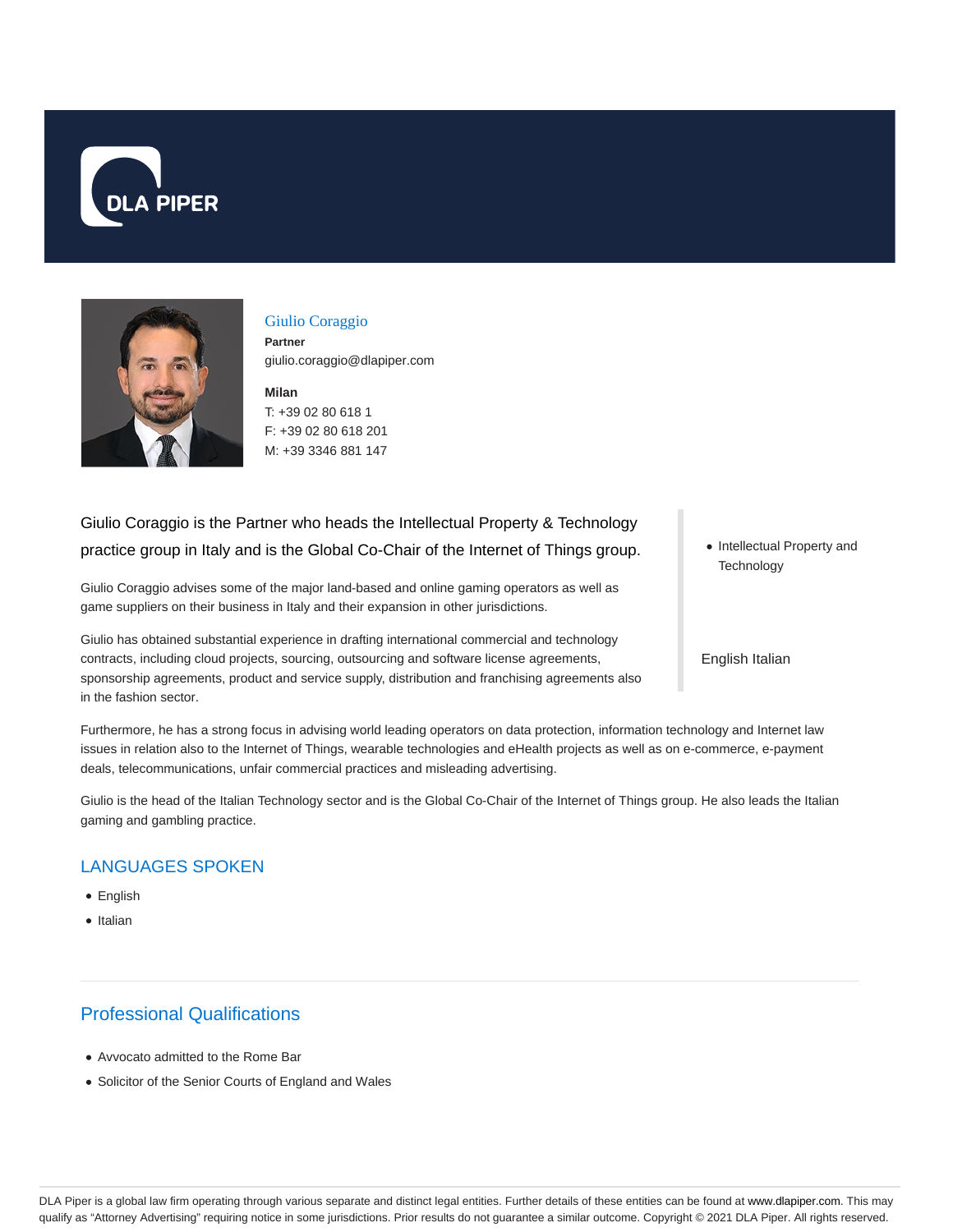# Prior Experience

Before joining DLA Piper, Giulio worked for major International law firms in their Rome and London offices.

### **Recognitions**

Giulio is ranked by Chambers Europe and mentioned by The Legal 500 EMEA among the most reputable lawyers in Italy.

### **Education**

- University of Naples Federico II, Law degree
- Queen Mary College of London, LL.M. in computer and communications law

#### INSIGHTS

Giulio is a speaker at conferences on Internet, IT and gambling law issues. He is the author of several articles on these topics.

### **Publications**

**GDPR Snapshot vlog series 2021: Italy**

25 May 2021 GDPR Snapshot vlog series 2021 In this vlog, Milan partner, Giulio Coraggio, explores the impact and challenges of GDPR in Italy.

**Esports Laws of the World**

26 July 2021

The esports market has been booming over the last few years, but in some cases, regulations have not been able to catch up. In this

DLA Piper is a global law firm operating through various separate and distinct legal entities. Further details of these entities can be found at www.dlapiper.com. This may qualify as "Attorney Advertising" requiring notice in some jurisdictions. Prior results do not guarantee a similar outcome. Copyright © 2021 DLA Piper. All rights reserved.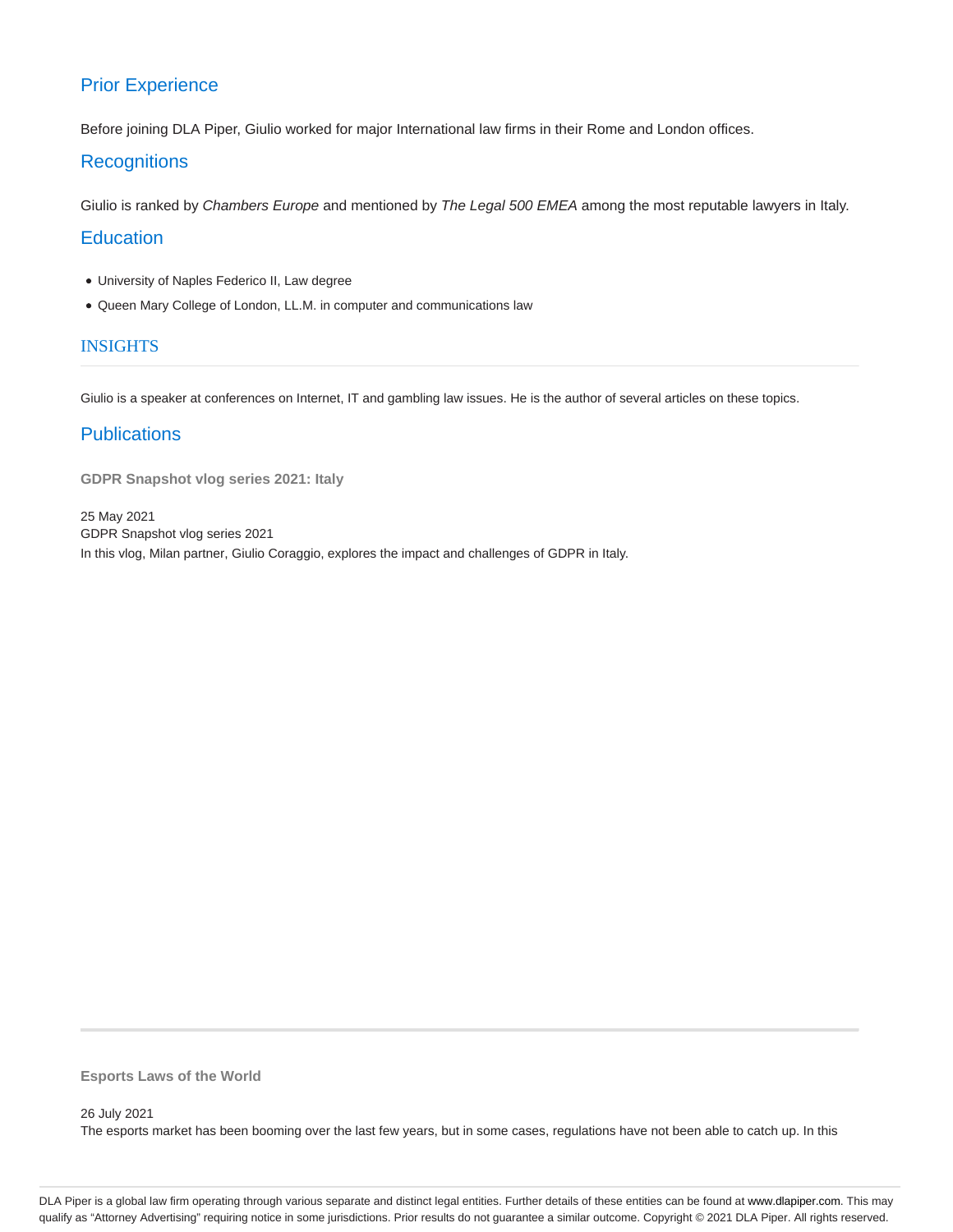guide, we look at the local legal and regulatory requirements for the esports industry across 38 countries, to help you identify potential issues and solutions.

**The impact of COVID-19 on digital transformation and the importance of continued innovation**

22 September 2020 TechLaw Podcast

Rosy Cinefra, Vice President, Head of Legal and Compliance at NTT Data, speaks to one of our partners, Giulio Coraggio about how digital transformation has been accelerated by the COVID-19 emergency.

DLA Piper TechLaw Podcast Series · The impact of COVID-19 on digital transformation and the importance of continued innovation

**Blockchain - a revolution for the insurance sector with some risks**

#### 9 MAR 2017

Blockchain is "the most important invention since the Internet itself" according to Marc Andreessen. And there is no doubt that there are huge potentials for the insurance sector to exploit such technology, but as any new technology, it will also lead to new legal risks.

### **Events**

#### Previous

**New EU Standard Contractual Clauses (SCC's)**

21 June 2021 Webinar

**EDPB recommendations for safeguarding data transfers after Schrems II**

19 November 2020 Webinar

**DLA Piper European Technology Index 2020**

31 July 2020 **Webinar** 

**Schrems II CJEU Judgment: Implications on Data Transfers**

17 July 2020 Webinar